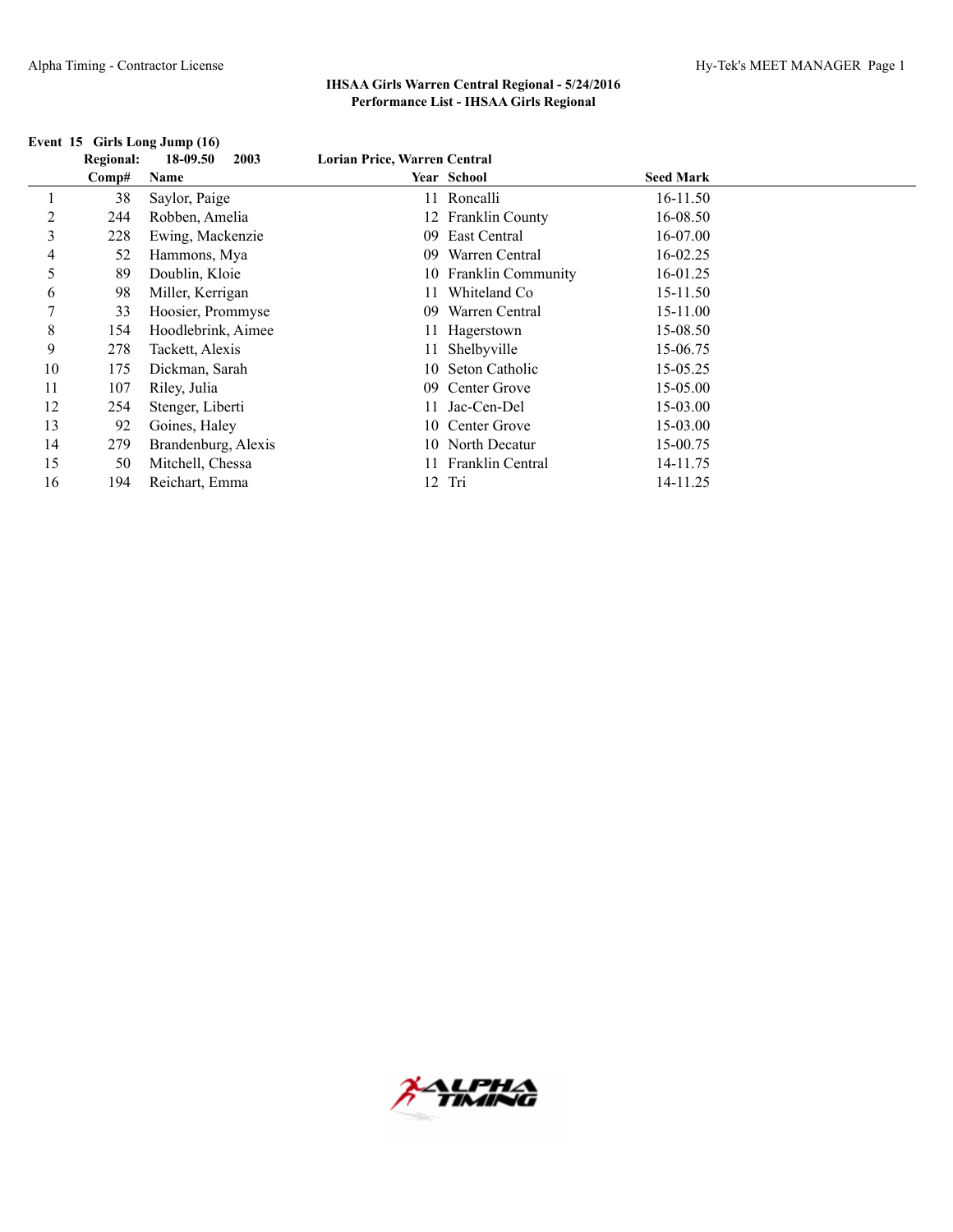|    | <b>Regional:</b> | 150-05<br>2008           | <b>Monteka Flowers, Warren Central</b> |                       |                  |  |
|----|------------------|--------------------------|----------------------------------------|-----------------------|------------------|--|
|    | Comp#            | Name                     |                                        | Year School           | <b>Seed Mark</b> |  |
|    | 125              | Castro, Kinsley          |                                        | 12 Franklin Community | 119-10           |  |
| 2  | 126              | Coleman-turner, Beyoncey | $^{09}$                                | Columbus East         | 118-06           |  |
| 3  | 59               | Cain, Lillie             |                                        | 11 New Palestine      | 115-00           |  |
| 4  | 127              | Griewe, Seena            |                                        | 11 Columbus East      | 111-02           |  |
| 5  | 282              | Hammond, Brittany        |                                        | 12 Franklin Community | 109-01           |  |
| 6  | 60               | Flora, Jennifer          |                                        | 11 Greenfield-Central | 108-09           |  |
| 7  | 58               | Anderson, Deysha         |                                        | Warren Central        | 108-01           |  |
| 8  | 283              | Burkhart, Hannah         |                                        | 09 Greenfield-Central | $105 - 10$       |  |
| 9  | 284              | Lux, Kiersten            | 12                                     | Waldron               | 105-06           |  |
| 10 | 255              | Browning, Erin           |                                        | 11 Greensburg         | $105 - 03$       |  |
| 11 | 285              | Cooper, Bella            |                                        | 10 Triton Central     | 101-07           |  |
| 12 | 197              | Stegall, Faith           |                                        | 10 Northeastern       | 100-06           |  |
| 13 | 196              | Beckman, Jessica         | 09                                     | Connersville          | 100-05           |  |
| 14 | 195              | Willis, Emily            | 11.                                    | Centerville           | 100-03           |  |
| 15 | 257              | Newhart, Rosie           |                                        | Jac-Cen-Del           | 99-09            |  |
| 16 | 256              | Grimes, Lilly            | 09                                     | Greensburg            | 98-00            |  |

## **Event 13 Girls Discus Throw (16)**

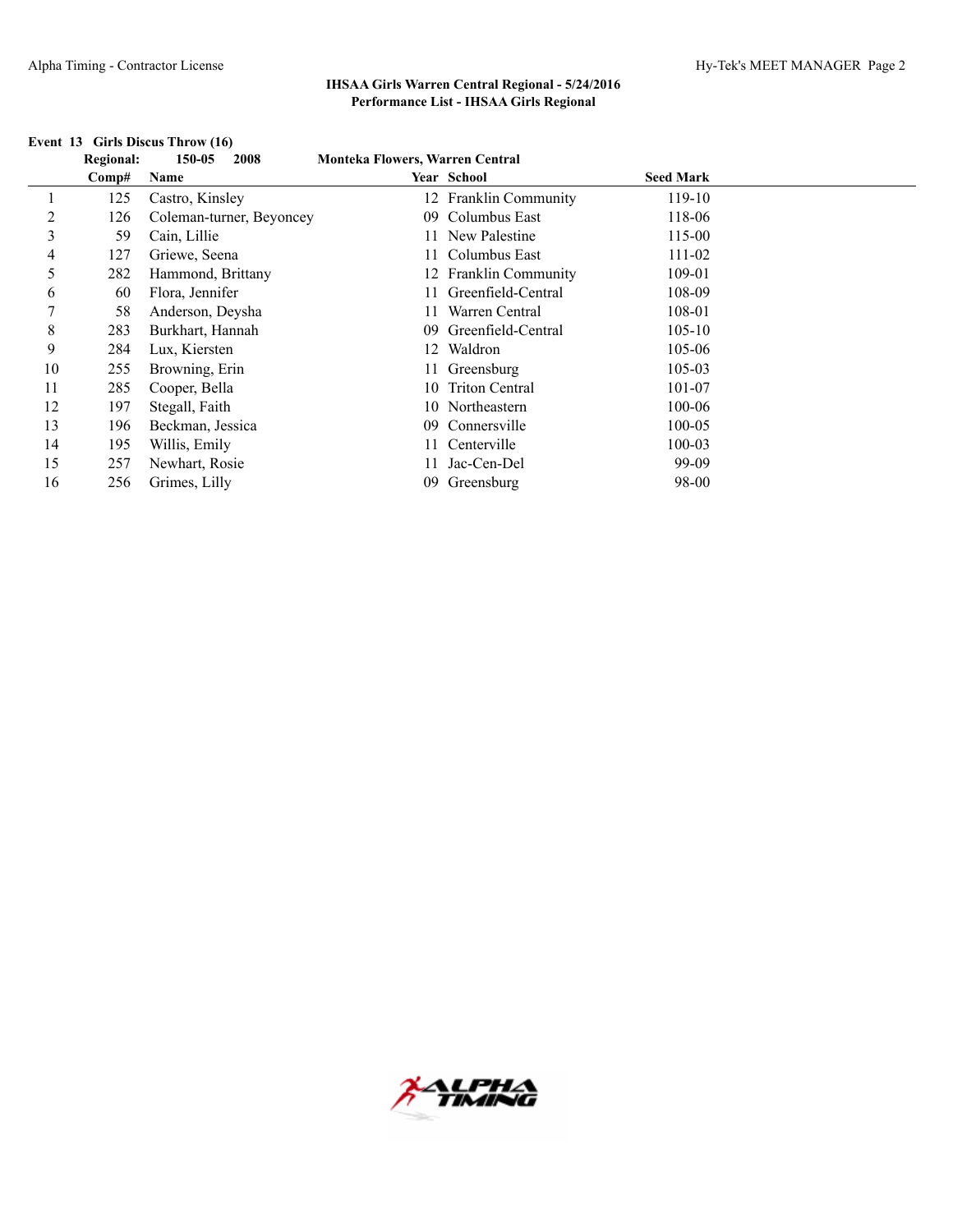|                | <b>Regional:</b> | $5 - 08$<br>2003    | Mariesa Greene, Warren Central |                           |                  |  |
|----------------|------------------|---------------------|--------------------------------|---------------------------|------------------|--|
|                | Comp#            | Name                |                                | Year School               | <b>Seed Mark</b> |  |
|                | 124              | Mack, Katie         | 12                             | Columbus East             | $5 - 02.00$      |  |
| $\overline{c}$ | 49               | Bell, Janea         |                                | 11 Franklin Central       | 5-01.00          |  |
| 3              | 253              | Hampton, Arieaunna  |                                | 11 Greensburg             | 5-01.00          |  |
| 4              | 92               | Goines, Haley       | 10                             | Center Grove              | $5 - 00.00$      |  |
| 5              | 252              | Cox, Logan          | 09                             | East Central              | $5 - 00.00$      |  |
| 6              | 155              | Reichley, Julia     |                                | Seton Catholic            | $5 - 00.00$      |  |
| 7              | 56               | Bell, Maray         | 10                             | Warren Central            | $5 - 00.00$      |  |
| 8              | 273              | Westen, Olivia      | 10                             | Greenwood Co              | $4 - 10.00$      |  |
| 9              | 274              | Smiley, Jahna       |                                | 10 Greenwood Co           | $4 - 10.00$      |  |
| 10             | 57               | Bryans, Marisa      |                                | 11 Roncalli               | $4 - 10.00$      |  |
| 11             | 276              | Carpenter, Abby     |                                | 10 Morristown             | $4 - 10.00$      |  |
| 12             | 52               | Hammons, Mya        | 09                             | Warren Central            | $4 - 10.00$      |  |
| 13             | 275              | Ezell, Brooke       |                                | Southwestern She          | $4 - 10.00$      |  |
| 14             | 194              | Reichart, Emma      | 12                             | Tri                       | $4 - 10.00$      |  |
| 15             | 118              | Purdy, McKinley     |                                | <b>Franklin Community</b> | $4 - 10.00$      |  |
| 16             | 123              | KiKendall, Keeleigh | 09                             | Columbus East             | $4 - 10.00$      |  |
| 17             | 193              | Davis, Ryanne       |                                | 10 Cambridge Ci           | $4 - 10.00$      |  |
| 18             | 277              | Whalen, Claire      |                                | Roncalli                  | $4 - 10.00$      |  |
| 19             | 142              | West, Morgan        | 12                             | Connersville              | $4 - 10.00$      |  |
| 20             | 250              | Eckstein, Jillian   |                                | 10 Oldenburg Academy      | 4-08.00          |  |

## **Event 12 Girls High Jump (20)**

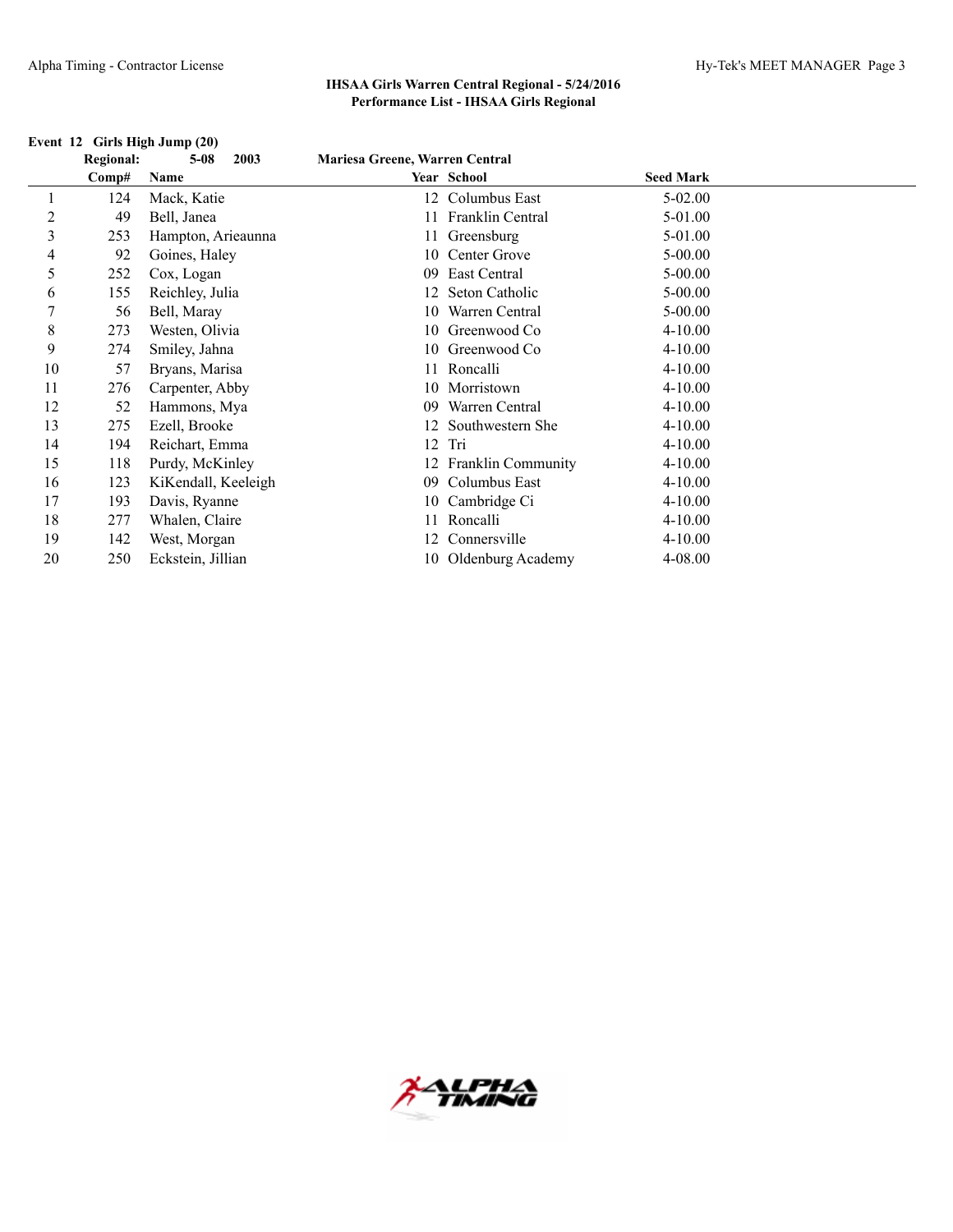## **Event 16 Girls Pole Vault (16)**

|    | Event 16 Girls Pole Vault (16) |                      |                                   |                       |                  |  |
|----|--------------------------------|----------------------|-----------------------------------|-----------------------|------------------|--|
|    | <b>Regional:</b>               | $11-09$<br>5/24/2011 | <b>Sydney Clute, Center Grove</b> |                       |                  |  |
|    | Comp#                          | Name                 |                                   | Year School           | <b>Seed Mark</b> |  |
|    | 62                             | Diemer, Erin         |                                   | 11 Shelbyville        | $11 - 00.00$     |  |
| 2  | 131                            | May, Katrina         |                                   | 12 Columbus North     | 10-03.00         |  |
| 3  | 130                            | Blackwell, Chayse    |                                   | 12 Franklin Community | 10-03.00         |  |
| 4  | 109                            | Falcone, Kylie       |                                   | Center Grove          | 10-00.00         |  |
| 5  | 259                            | Kinnett, Megan       |                                   | East Central          | $9 - 09.00$      |  |
| 6  | 286                            | Sanders, Chloe       | 10                                | Whiteland Co          | $9 - 06.00$      |  |
|    | 287                            | Maynard, Emily       |                                   | Center Grove          | $9 - 06.00$      |  |
| 8  | 258                            | Johnson, Casey       | $^{09}$                           | East Central          | $9 - 06.00$      |  |
| 9  | 41                             | Richardson, Annie    |                                   | 12 Roncalli           | $9 - 06.00$      |  |
| 10 | 63                             | Jones, Emily         |                                   | Greenfield-Central    | $9 - 06.00$      |  |
| 11 | 288                            | Robb, Grace          |                                   | 10 Franklin Central   | $9 - 00.00$      |  |
| 12 | 289                            | Weaver, Kennedy      |                                   | 12 Shelbyville        | $9 - 00.00$      |  |
| 13 | 175                            | Dickman, Sarah       | 10.                               | Seton Catholic        | 8-06.00          |  |
| 14 | 260                            | Leffingwell, Madison |                                   | 12 Franklin County    | 8-06.00          |  |
| 15 | 153                            | Elleman, Kylee       | 12                                | Connersville          | 8-00.00          |  |
| 16 | 187                            | Jacobs, Abbi         | 10.                               | Connersville          | 7-06.00          |  |
|    |                                |                      |                                   |                       |                  |  |

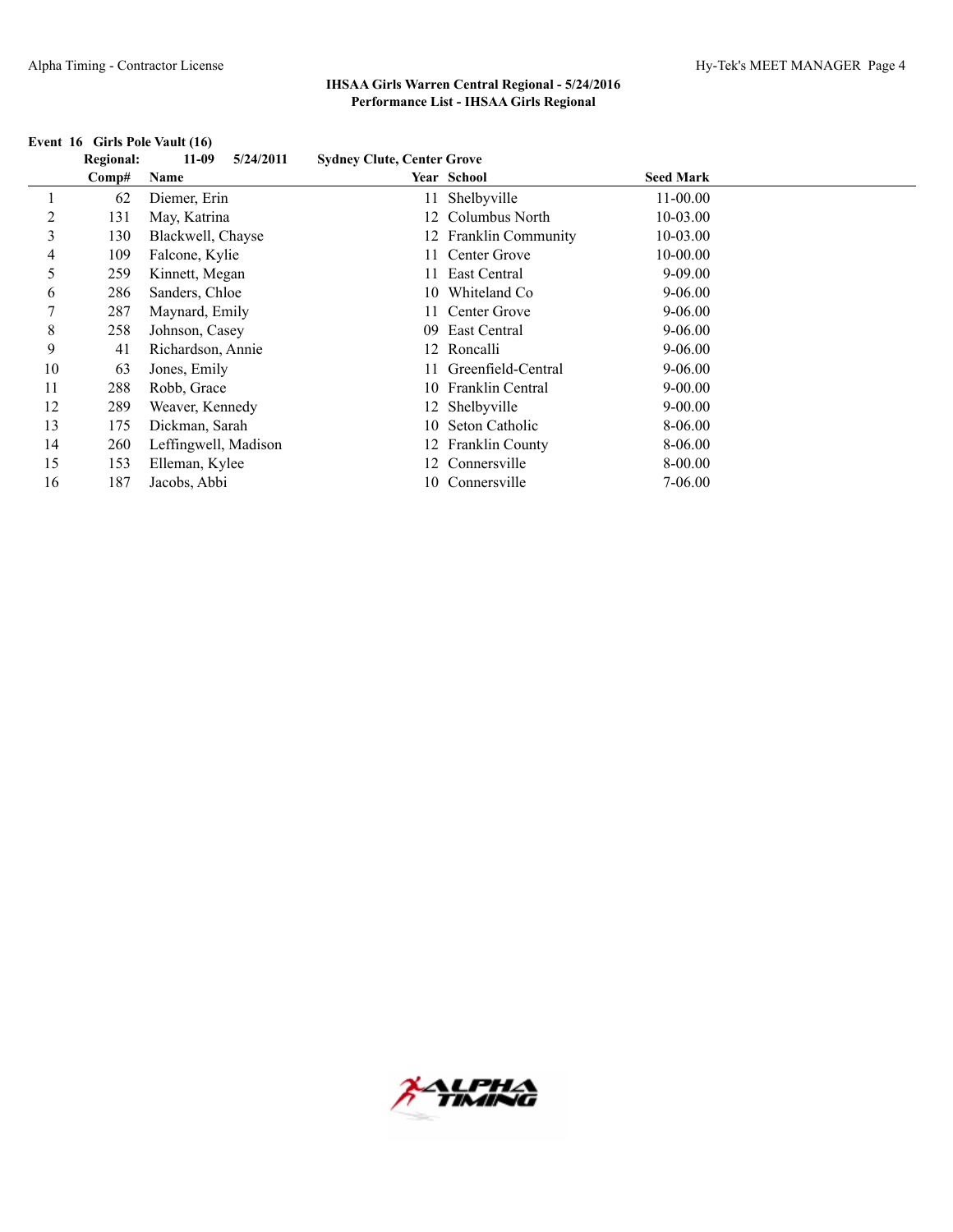|    | <b>Regional:</b> | 5/24/2011<br>9:25.89   | Franklin Central, Franklin Cen      |                  |  |
|----|------------------|------------------------|-------------------------------------|------------------|--|
|    |                  |                        | A Green, M Jackson, K Taft, H Welch |                  |  |
|    | Comp#            | <b>Team</b>            | Relay                               | <b>Seed Time</b> |  |
|    |                  | Franklin Central       | A                                   | 9:42.67          |  |
|    |                  | Warren Central         | A                                   | 9:51.24          |  |
|    |                  | Center Grove           | A                                   | 9:58.11          |  |
|    |                  | Columbus North         | A                                   | 10:01.96         |  |
|    |                  | Oldenburg Academy      | A                                   | 10:05.38         |  |
| 6  |                  | Greenfield-Central     | A                                   | 10:05.97         |  |
|    |                  | Greenwood Community    | A                                   | 10:14.46         |  |
| 8  |                  | East Central           | $\mathsf{A}$                        | 10:15.54         |  |
| 9  |                  | Rushville Consolidated | A                                   | 10:21.74         |  |
| 10 |                  | Batesville             | A                                   | 10:23.06         |  |
| 11 |                  | Franklin Community     | A                                   | 10:27.82         |  |
| 12 |                  | Connersville           | A                                   | 10:32.30         |  |
| 13 |                  | Columbus East          | A                                   | 10:33.75         |  |
| 14 |                  | New Palestine          | A                                   | 10:34.20         |  |
| 15 |                  | Roncalli               | A                                   | 10:39.97         |  |
| 16 |                  | Centerville            | А                                   | 10:54.72         |  |
|    |                  |                        |                                     |                  |  |

## **Event 1 Girls 4x800 Meter Relay (16)**

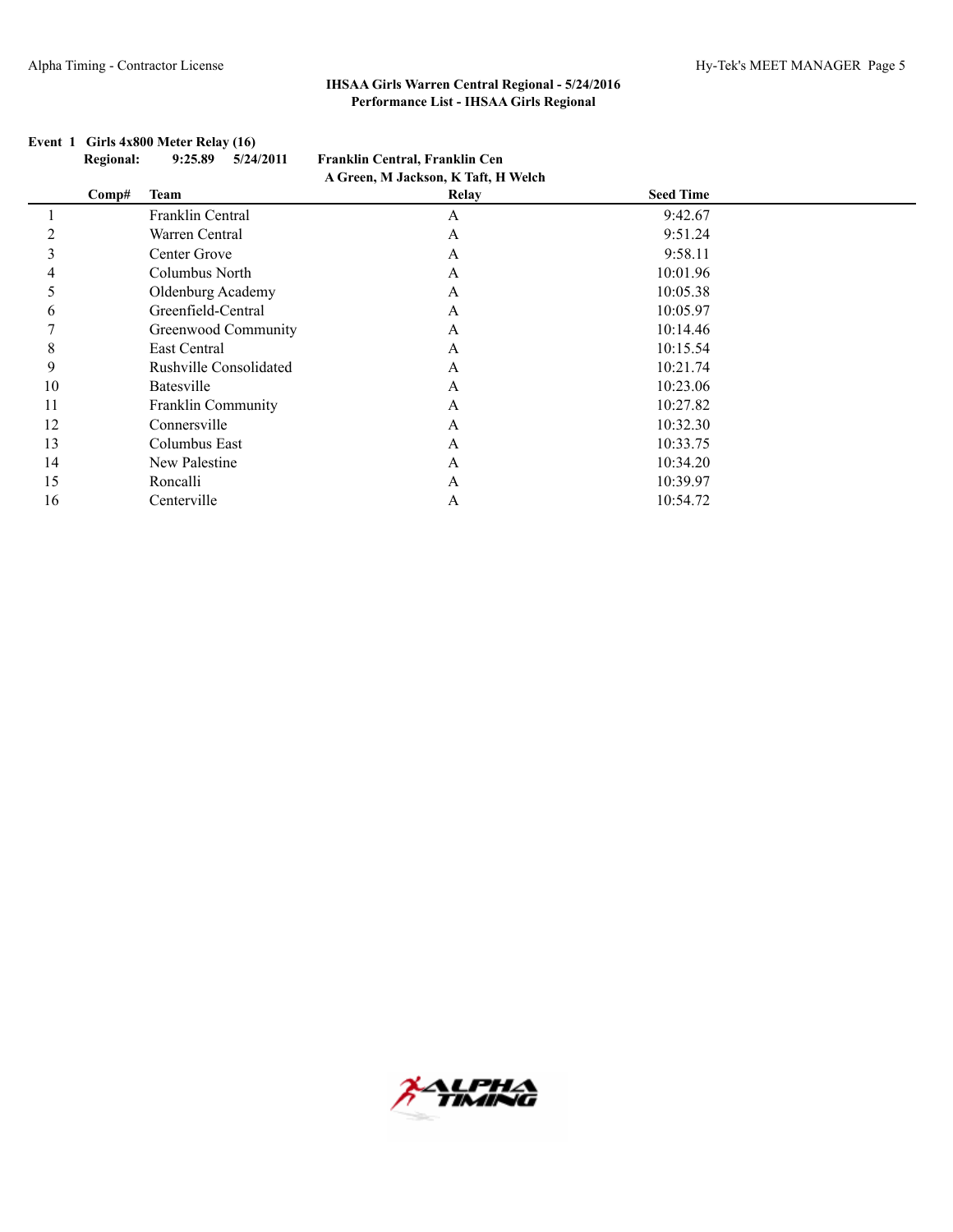|    | <b>Regional:</b> | 11.40<br>2007       | <b>Candyce McGrone, Warren Central</b> |                       |                  |  |
|----|------------------|---------------------|----------------------------------------|-----------------------|------------------|--|
|    | Comp#            | Name                |                                        | <b>Year School</b>    | <b>Seed Time</b> |  |
|    | 26               | Byrdsong, Bryeana   |                                        | 12 Warren Central     | 12.22            |  |
| 2  | 25               | Baker, Ashley       |                                        | Warren Central        | 12.49            |  |
| 3  | 27               | Covington, Mikeisha | 09                                     | Warren Central        | 12.71            |  |
| 4  | 89               | Doublin, Kloie      |                                        | 10 Franklin Community | 12.90            |  |
| 5  | 87               | Lumpkin, Anika      |                                        | Whiteland Co          | 13.09            |  |
| 6  | 261              | Cardinas, Cameron   |                                        | 10 Beech Grove        | 13.16            |  |
| 7  | 94               | Rassel, Olivia      |                                        | 11 Center Grove       | 13.17            |  |
| 8  | 155              | Reichley, Julia     |                                        | 12 Seton Catholic     | 13.18            |  |
| 9  | 228              | Ewing, Mackenzie    | 09.                                    | East Central          | 13.19            |  |
| 10 | 38               | Saylor, Paige       |                                        | 11 Roncalli           | 13.20            |  |
| 11 | 107              | Riley, Julia        | 09                                     | Center Grove          | 13.27            |  |
| 12 | 45               | Walker, Emily       |                                        | 11 Franklin Central   | 13.31            |  |
| 13 | 227              | Nobbe, Stephanie    | 09                                     | Batesville            | 13.32            |  |
| 14 | 154              | Hoodlebrink, Aimee  |                                        | 11 Hagerstown         | 13.50            |  |
| 15 | 229              | Lobenstein, Brianna | 09                                     | East Central          | 13.76            |  |
| 16 | 153              | Elleman, Kylee      |                                        | 12 Connersville       | 13.87            |  |

## **Event 2 Girls 100 Meter Dash (16) Prelims**

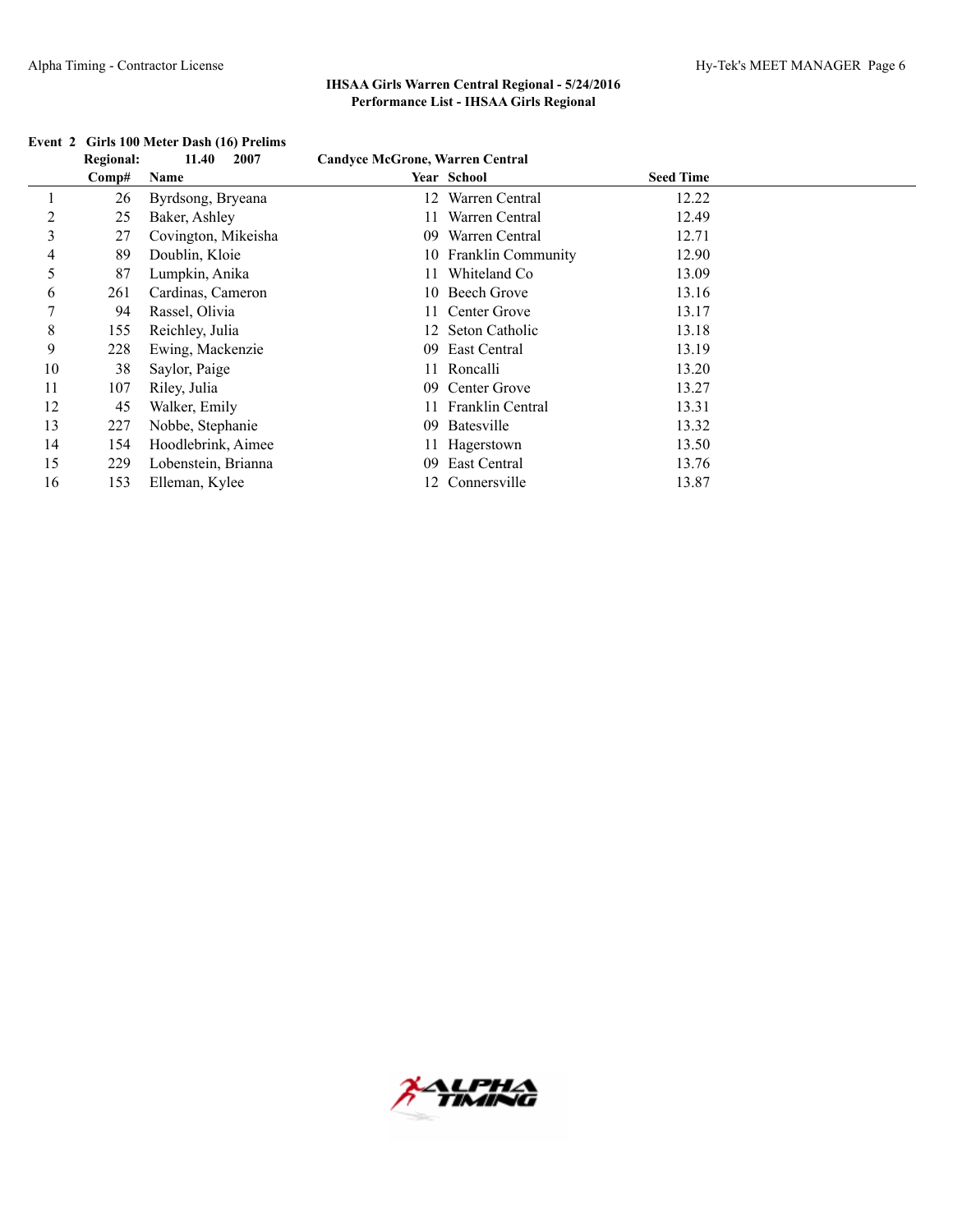|    | <b>Regional:</b> | 14.32<br>5/27/2014   | Keri Ertel, Jennings Cou |                       |                  |  |
|----|------------------|----------------------|--------------------------|-----------------------|------------------|--|
|    | Comp#            | Name                 |                          | <b>Year School</b>    | <b>Seed Time</b> |  |
|    | 29               | Jackson, Kayland     |                          | 11 Warren Central     | 14.76            |  |
| 2  | 28               | Batts, Kennedy       |                          | 10 Warren Central     | 15.51            |  |
| 3  | 90               | Harper, Victoria     |                          | 12 Greenwood Co       | 15.96            |  |
| 4  | 92               | Goines, Haley        |                          | 10 Center Grove       | 16.26            |  |
| 5  | 225              | Meyer, Ashlynn       |                          | 10 Greensburg         | 16.30            |  |
| 6  | 91               | Parramore, Alexandra |                          | 11 Franklin Community | 16.31            |  |
| 7  | 100              | Coffman, Taylor      | 12                       | Whiteland Co          | 16.52            |  |
| 8  | 158              | Miller, Ashley       |                          | 12 Seton Catholic     | 16.62            |  |
| 9  | 270              | Woods, Megan         |                          | 09 Franklin Community | 16.78            |  |
| 10 | 115              | Hasler, Grace        |                          | 10 Hauser             | 16.92            |  |
| 11 | 30               | Dhonau, Kylie        |                          | 11 New Palestine      | 16.99            |  |
| 12 | 224              | Griffin, Audrey      |                          | 10 East Central       | 17.06            |  |
| 13 | 271              | Bryan, Rebecca       |                          | 11 Columbus East      | 17.24            |  |
| 14 | 157              | Lynch, Mackenzie     | 09.                      | Connersville          | 17.48            |  |
| 15 | 156              | Ruznack, Jolie       |                          | 10 Centerville        | 17.57            |  |
| 16 | 226              | West, Mary           | 09                       | Greensburg            | 17.65            |  |

#### **Event 3 Girls 100 Meter Hurdles (16) Prelims**

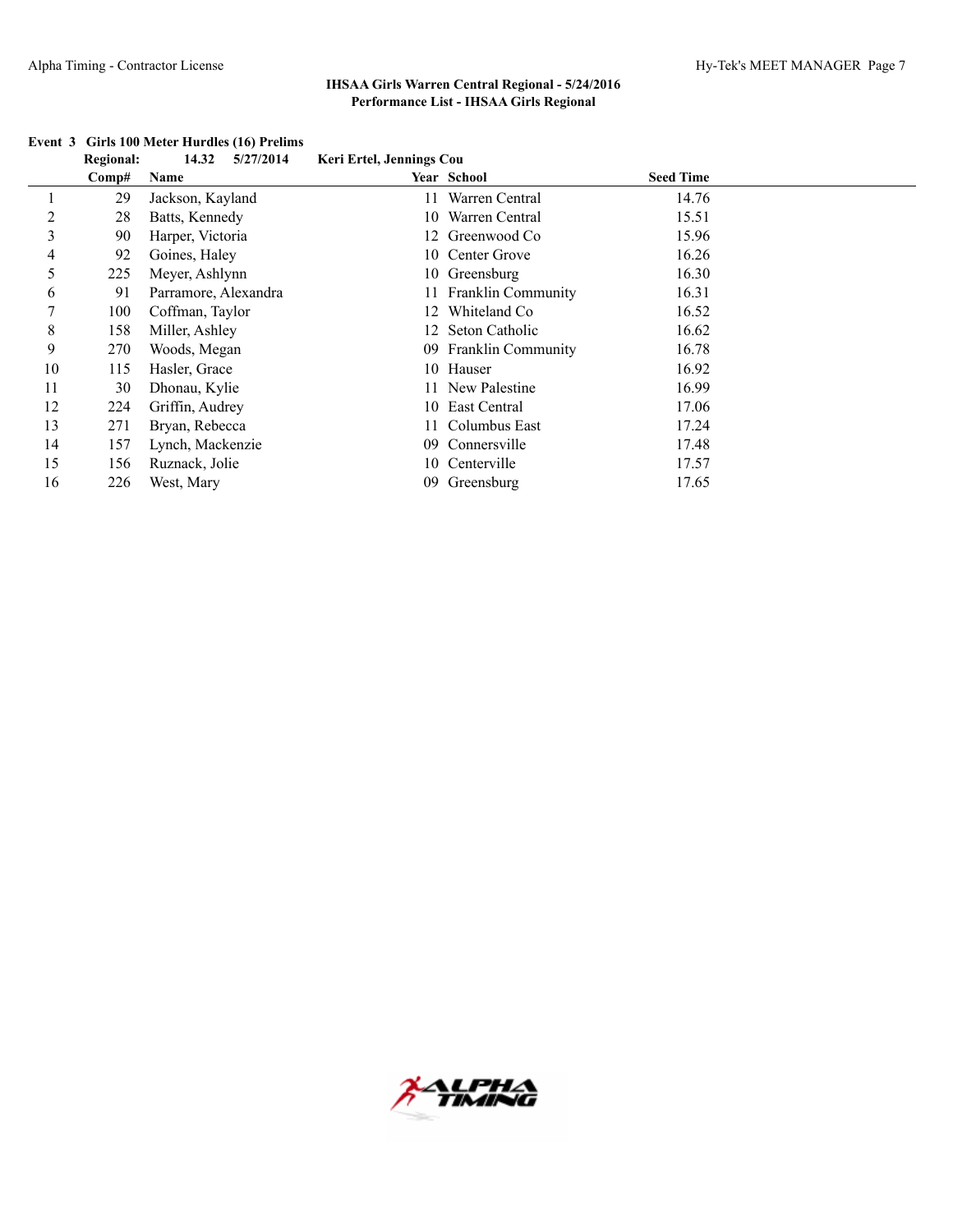|    | <b>Regional:</b> | 2007<br>23.69       | <b>Candyce McGrone, Warren Central</b> |                     |                  |
|----|------------------|---------------------|----------------------------------------|---------------------|------------------|
|    | Comp#            | Name                |                                        | Year School         | <b>Seed Time</b> |
|    | 26               | Byrdsong, Bryeana   | 12                                     | Warren Central      | 25.28            |
| 2  | 27               | Covington, Mikeisha | 09                                     | Warren Central      | 25.39            |
| 3  | 88               | Anderson, Hanna     | 10                                     | Greenwood Co        | 26.58            |
| 4  | 93               | McClarney, McKenzie | 09                                     | Greenwood Co        | 27.02            |
| 5  | 236              | Grimm, Eva          | 09                                     | East Central        | 27.06            |
| 6  | 94               | Rassel, Olivia      |                                        | 11 Center Grove     | 27.18            |
| 7  | 227              | Nobbe, Stephanie    | 09                                     | Batesville          | 27.19            |
| 8  | 99               | Schlenz, Kathleen   | 12                                     | Whiteland Co        | 27.24            |
| 9  | 31               | Jackson, Adrienne   |                                        | 12 Franklin Central | 27.69            |
| 10 | 246              | Murray, Gracie      |                                        | 11 South Dearborn   | 27.73            |
| 11 | 108              | Wheat, Ashley       |                                        | 10 Center Grove     | 27.76            |
| 12 | 262              | Crowder, Victoria   | 09.                                    | New Palestine       | 28.02            |
| 13 | 155              | Reichley, Julia     |                                        | 12 Seton Catholic   | 28.04            |
| 14 | 154              | Hoodlebrink, Aimee  |                                        | 11 Hagerstown       | 28.06            |
| 15 | 263              | Baugh, Mikayla      | 12.                                    | Indian Creek        | 28.31            |
| 16 | 159              | Hill, Kirsten       |                                        | 10 Union County     | 28.72            |

### **Event 4 Girls 200 Meter Dash (16) Prelims**

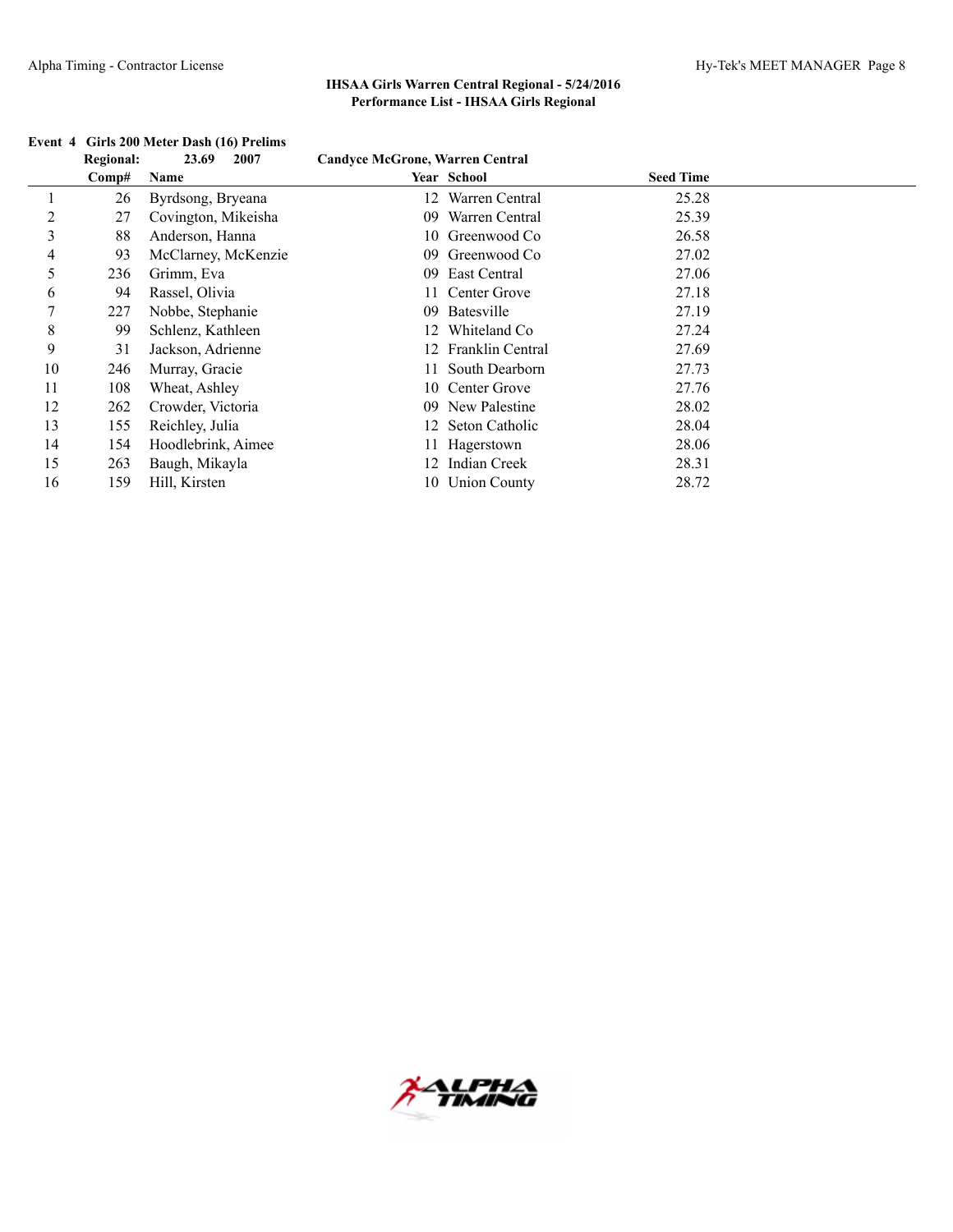|    | <b>Regional:</b> | 45-08.50<br>2004         | Kimmeyonia Reed, Warren Central |                       |                  |  |
|----|------------------|--------------------------|---------------------------------|-----------------------|------------------|--|
|    | Comp#            | Name                     |                                 | <b>Year School</b>    | <b>Seed Mark</b> |  |
|    | 61               | Carson, Katie            |                                 | 12 Roncalli           | $40-04.00$       |  |
| 2  | 58               | Anderson, Deysha         |                                 | Warren Central        | 39-08.00         |  |
| 3  | 126              | Coleman-turner, Beyoncey | 09.                             | Columbus East         | 39-00.00         |  |
| 4  | 129              | Cheek, Alysha            |                                 | 12 Center Grove       | 37-01.00         |  |
| 5  | 60               | Flora, Jennifer          |                                 | 11 Greenfield-Central | 36-04.00         |  |
| 6  | 59               | Cain, Lillie             |                                 | 11 New Palestine      | 35-09.00         |  |
| 7  | 280              | Schmidt, Emma            |                                 | 11 Roncalli           | 35-07.00         |  |
| 8  | 256              | Grimes, Lilly            | 09.                             | Greensburg            | 35-04.50         |  |
| 9  | 128              | Montgomery, Allyson      |                                 | 10 Greenwood Co       | $35 - 00.00$     |  |
| 10 | 125              | Castro, Kinsley          |                                 | 12 Franklin Community | $35 - 00.00$     |  |
| 11 | 281              | Ferrell, Kelsey          |                                 | 11 Franklin Central   | 34-11.00         |  |
| 12 | 199              | Moore, Cassie            | 12                              | Connersville          | 34-09.00         |  |
| 13 | 255              | Browning, Erin           |                                 | 11 Greensburg         | 34-08.00         |  |
| 14 | 257              | Newhart, Rosie           |                                 | Jac-Cen-Del           | 32-06.50         |  |
| 15 | 198              | Ferguson, Kennedy        |                                 | 12 Connersville       | 32-04.50         |  |
| 16 | 200              | Adams, Madison           |                                 | 10 Northeastern       | 31-08.50         |  |

#### **Event 14 Girls Shot Put (16)**

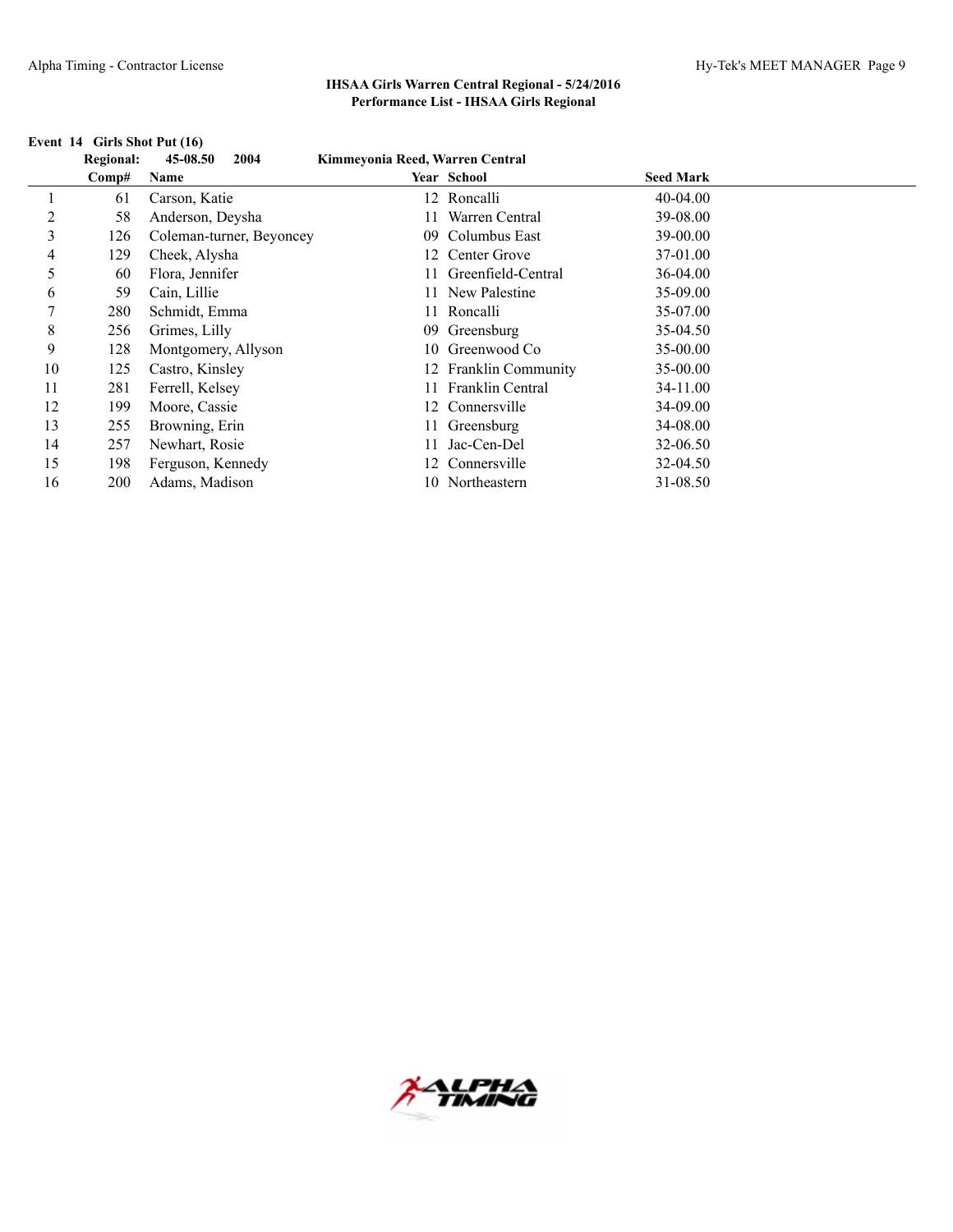# **Event 5 Girls 1600 Meter Run (16)**<br>**Personal:** 4.50.86 2008

|    |                  | EVENT 3 GIFTS TOOD IVICLET KUIL (10) |                                     |                     |                  |  |
|----|------------------|--------------------------------------|-------------------------------------|---------------------|------------------|--|
|    | <b>Regional:</b> | 4:59.86<br>2008                      | <b>Renee Masterson, Beech Grove</b> |                     |                  |  |
|    | Comp#            | Name                                 |                                     | Year School         | <b>Seed Time</b> |  |
|    | 8                | Wells, Jamie                         |                                     | 10 Warren Central   | 5:15.24          |  |
| 2  | 96               | Lax, Sierra                          |                                     | 12 Columbus North   | 5:20.41          |  |
| 3  | 83               | Clark, Valerie                       |                                     | 11 Center Grove     | 5:20.50          |  |
| 4  | 95               | Brewer, Kaley                        |                                     | 11 Whiteland Co     | 5:27.61          |  |
| 5  | 85               | Martin, Victoria                     |                                     | 10 Center Grove     | 5:31.63          |  |
| 6  | 264              | Coffey, Allison                      |                                     | 12 Columbus North   | 5:32.00          |  |
| 7  | 212              | Greiwe, Lauren                       | 09 <sup>°</sup>                     | East Central        | 5:34.24          |  |
| 8  | 132              | Toschlog, Ashley                     |                                     | 12 Centerville      | 5:35.49          |  |
| 9  | 160              | Stamm, Hanna                         |                                     | 10 Seton Catholic   | 5:35.84          |  |
| 10 | 32               | Matthies, Kathryn                    | $^{09}$                             | Franklin Central    | 5:36.23          |  |
| 11 | 23               | Baumberger, Geneva                   |                                     | 12 Franklin Central | 5:36.75          |  |
| 12 | 265              | Waggoner, Mattie                     |                                     | 12 New Palestine    | 5:38.74          |  |
| 13 | 266              | Voelz, Grace                         | $^{09}$                             | New Palestine       | 5:39.42          |  |
| 14 | 150              | Griffith, Charity                    | 09                                  | Rushville Co        | 5:41.73          |  |
| 15 | 201              | Poltrack, Sarah                      |                                     | Batesville          | 5:46.30          |  |
| 16 | 230              | Snider, Brianna                      | 09                                  | North Decatur       | 5:48.36          |  |

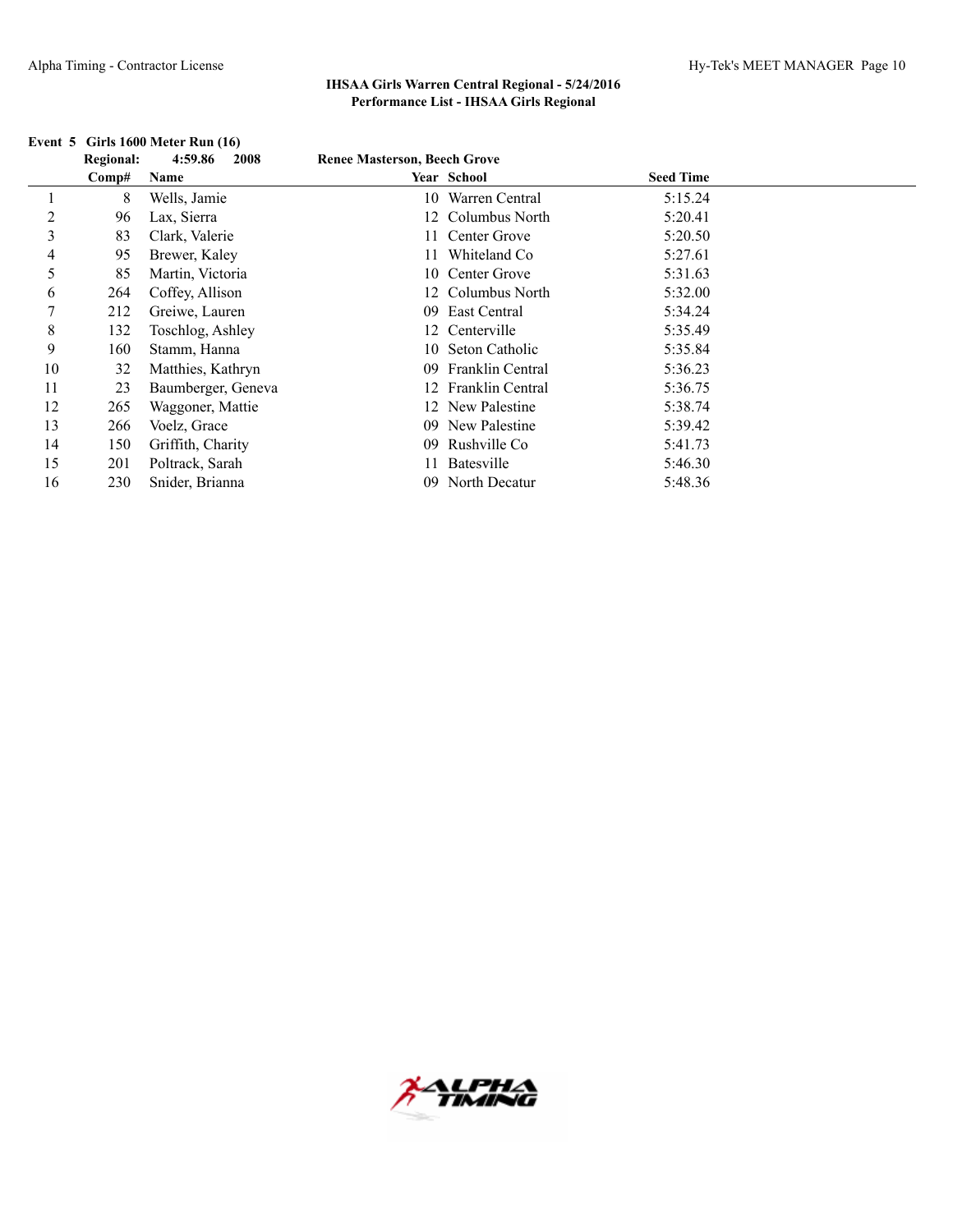|              | <b>Regional:</b> | 46.79<br>2007       | <b>Warren Central</b>           |                  |  |
|--------------|------------------|---------------------|---------------------------------|------------------|--|
|              |                  |                     | Bruen, McGrone, Summers, Wright |                  |  |
|              | Comp#            | <b>Team</b>         | <b>Relay</b>                    | <b>Seed Time</b> |  |
|              |                  | Warren Central      | A                               | 47.93            |  |
|              |                  | Greenwood Community | A                               | 50.84            |  |
|              |                  | Center Grove        | A                               | 51.25            |  |
| 4            |                  | East Central        | A                               | 51.26            |  |
|              |                  | Whiteland Community | A                               | 51.27            |  |
| <sub>0</sub> |                  | Franklin Central    | A                               | 51.56            |  |
|              |                  | Roncalli            | A                               | 51.59            |  |
| 8            |                  | Batesville          | A                               | 52.04            |  |
| 9            |                  | New Palestine       | A                               | 52.20            |  |
| 10           |                  | Columbus North      | A                               | 52.28            |  |
| 11           |                  | Columbus East       | A                               | 52.64            |  |
| 12           |                  | Franklin County     | A                               | 52.95            |  |
| 13           |                  | Seton Catholic      | A                               | 53.18            |  |
| 14           |                  | Greenfield-Central  | A                               | 53.33            |  |
| 15           |                  | Richmond            | A                               | 53.98            |  |
| 16           |                  | Hagerstown          | A                               | 54.18            |  |

## **Event 6 Girls 4x100 Meter Relay (16)**

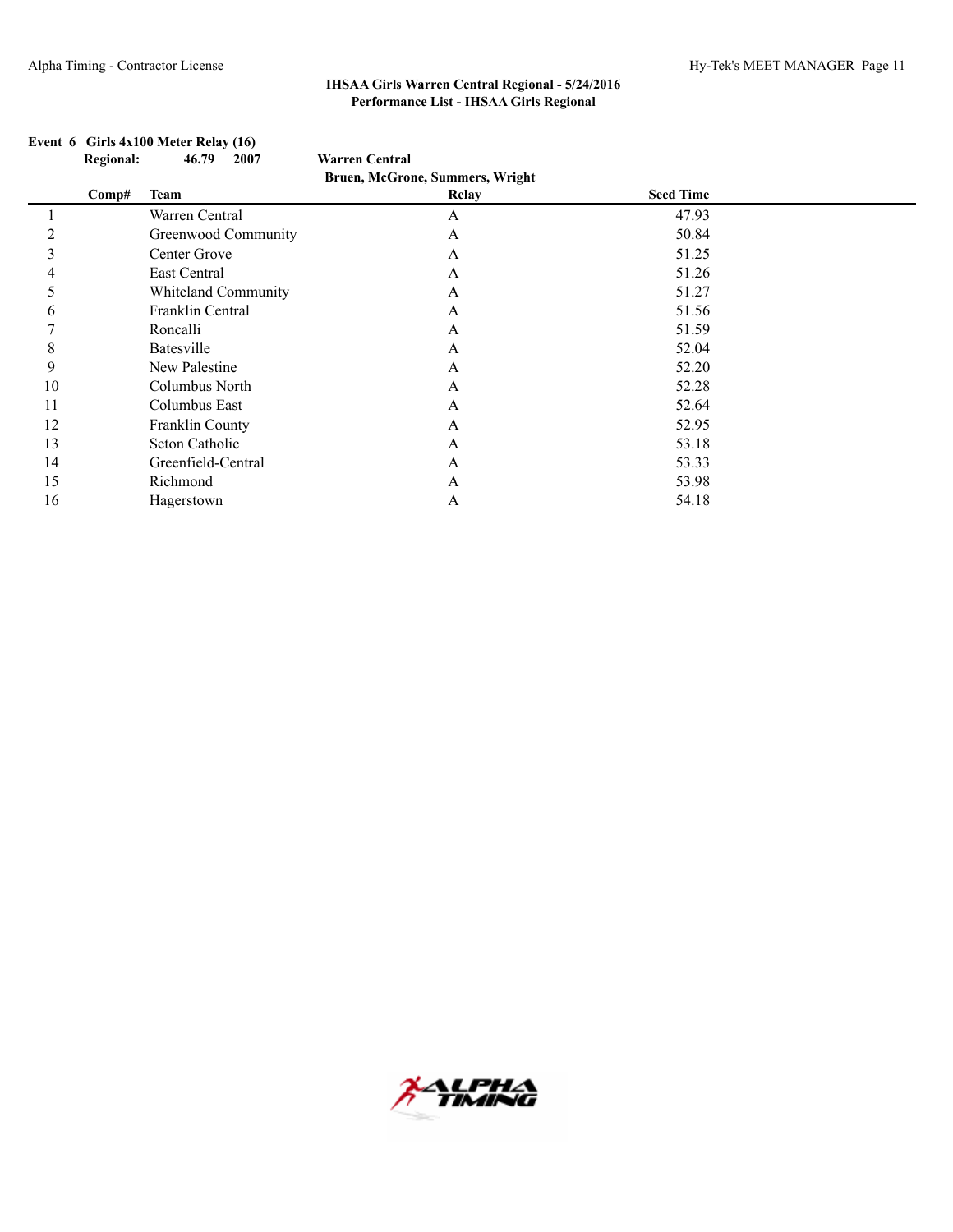|    | <b>Regional:</b> | 2009<br>56.15           | Logan Hayes, Warren Central |                       |                  |  |
|----|------------------|-------------------------|-----------------------------|-----------------------|------------------|--|
|    | Comp#            | Name                    |                             | Year School           | <b>Seed Time</b> |  |
|    | 34               | Johnson, Dejah          |                             | Warren Central        | 58.50            |  |
| 2  | 3                | Tyler, Tiler            |                             | Warren Central        | 59.12            |  |
| 3  | 65               | Neely, Taylor           |                             | Greenwood Co          | 59.13            |  |
| 4  | 10               | Girolami, Savannah      |                             | 12 Greenfield-Central | 59.21            |  |
| 5  | 261              | Cardinas, Cameron       |                             | 10 Beech Grove        | 1:00.48          |  |
| 6  | 114              | Vanliew, Cortney        |                             | 11 Columbus East      | 1:00.73          |  |
| 7  | 142              | West, Morgan            |                             | 12 Connersville       | 1:01.84          |  |
| 8  | 240              | Shumate, Robyn          |                             | 11 East Central       | 1:02.06          |  |
| 9  | 246              | Murray, Gracie          |                             | 11 South Dearborn     | 1:02.39          |  |
| 10 | 113              | Fraser, Delsi           | 09                          | Whiteland Co.         | 1:02.86          |  |
| 11 | 262              | Crowder, Victoria       | $09-1$                      | New Palestine         | 1:02.95          |  |
| 12 | 110              | Dillworth, Deanna       |                             | 10 Center Grove       | 1:03.04          |  |
| 13 | 177              | Vanmiddlesworth, Payton | 09                          | Richmond              | 1:03.45          |  |
| 14 | 208              | Harmeyer, Haylee        |                             | 10 Batesville         | 1:03.49          |  |
| 15 | 269              | Simons, Anna            | 10.                         | Greenwood Ch          | 1:03.71          |  |
| 16 | 147              | Dougherty, Shannon      | 09                          | Rushville Co          | 1:04.27          |  |

#### **Event 7 Girls 400 Meter Dash (16)**

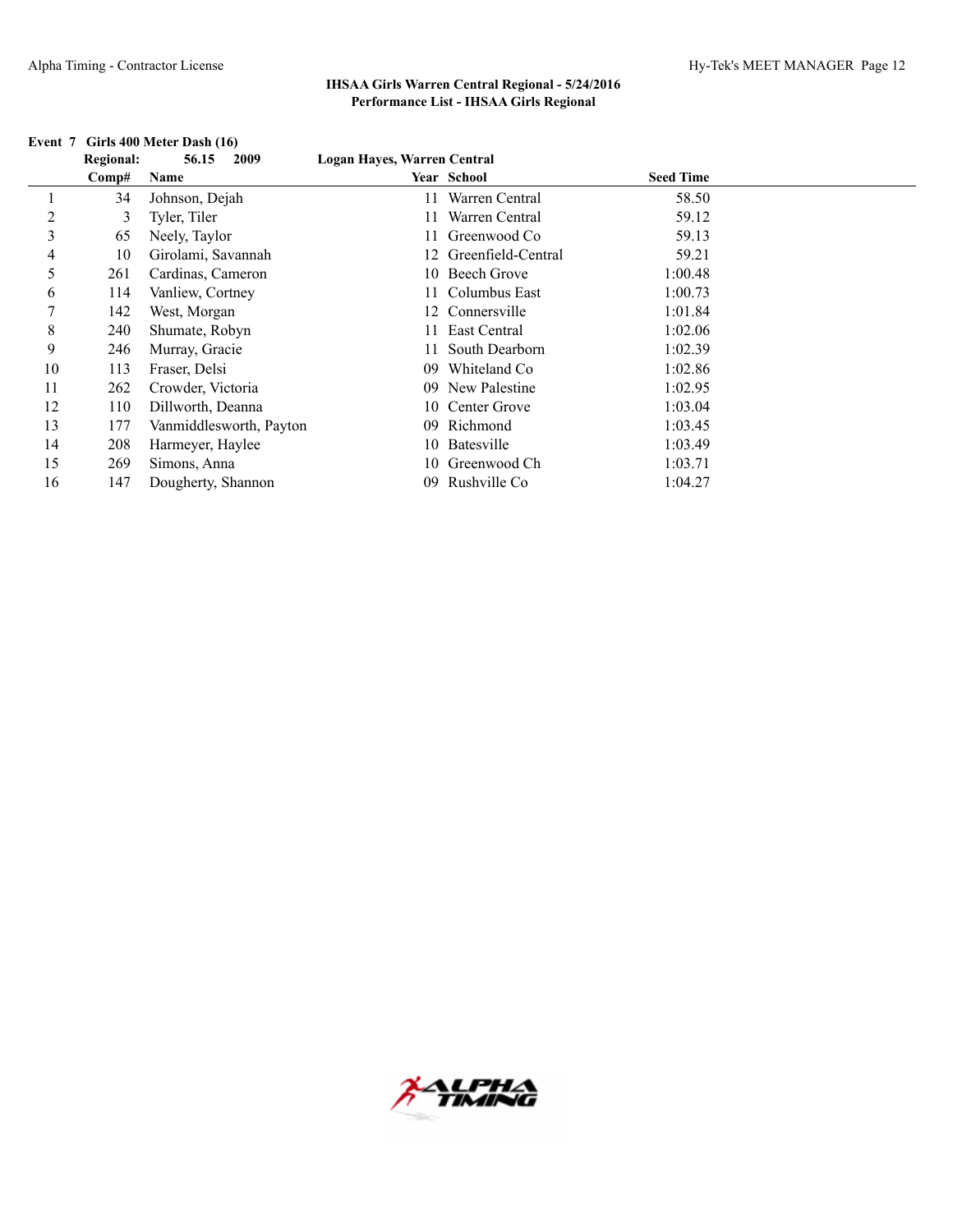|                | <b>Regional:</b><br>43.93<br>2009 |                      | Sara Bernzott, Connersville |                       |                  |  |
|----------------|-----------------------------------|----------------------|-----------------------------|-----------------------|------------------|--|
|                | Comp#                             | Name                 |                             | Year School           | <b>Seed Time</b> |  |
|                | 28                                | Batts, Kennedy       |                             | 10 Warren Central     | 46.50            |  |
| $\overline{c}$ | 29                                | Jackson, Kayland     | 11                          | Warren Central        | 48.07            |  |
| 3              | 115                               | Hasler, Grace        |                             | 10 Hauser             | 48.21            |  |
| 4              | 91                                | Parramore, Alexandra |                             | 11 Franklin Community | 48.41            |  |
| 5              | 100                               | Coffman, Taylor      |                             | 12 Whiteland Co       | 49.34            |  |
| 6              | 225                               | Meyer, Ashlynn       |                             | 10 Greensburg         | 49.59            |  |
| $\mathcal{L}$  | 231                               | Bruns, Clare         |                             | 12 Batesville         | 49.60            |  |
| 8              | 50                                | Mitchell, Chessa     |                             | 11 Franklin Central   | 49.64            |  |
| 9              | 122                               | Wellington, Brooke   |                             | 11 Center Grove       | 50.34            |  |
| 10             | 117                               | Beavins, Emma        |                             | 10 Franklin Community | 50.39            |  |
| 11             | 178                               | Bowling, Summer      |                             | 10 Rushville Co       | 51.02            |  |
| 12             | 224                               | Griffin, Audrey      |                             | 10 East Central       | 51.14            |  |
| 13             | 272                               | Wood, Morgan         | 09                          | Waldron               | 51.17            |  |
| 14             | 55                                | Rush, Rachel         | 09                          | Franklin Central      | 51.46            |  |
| 15             | 157                               | Lynch, Mackenzie     | 09.                         | Connersville          | 52.38            |  |
| 16             | 156                               | Ruznack, Jolie       |                             | 10 Centerville        | 53.02            |  |

## **Event 8 Girls 300 Meter Hurdles (16)**

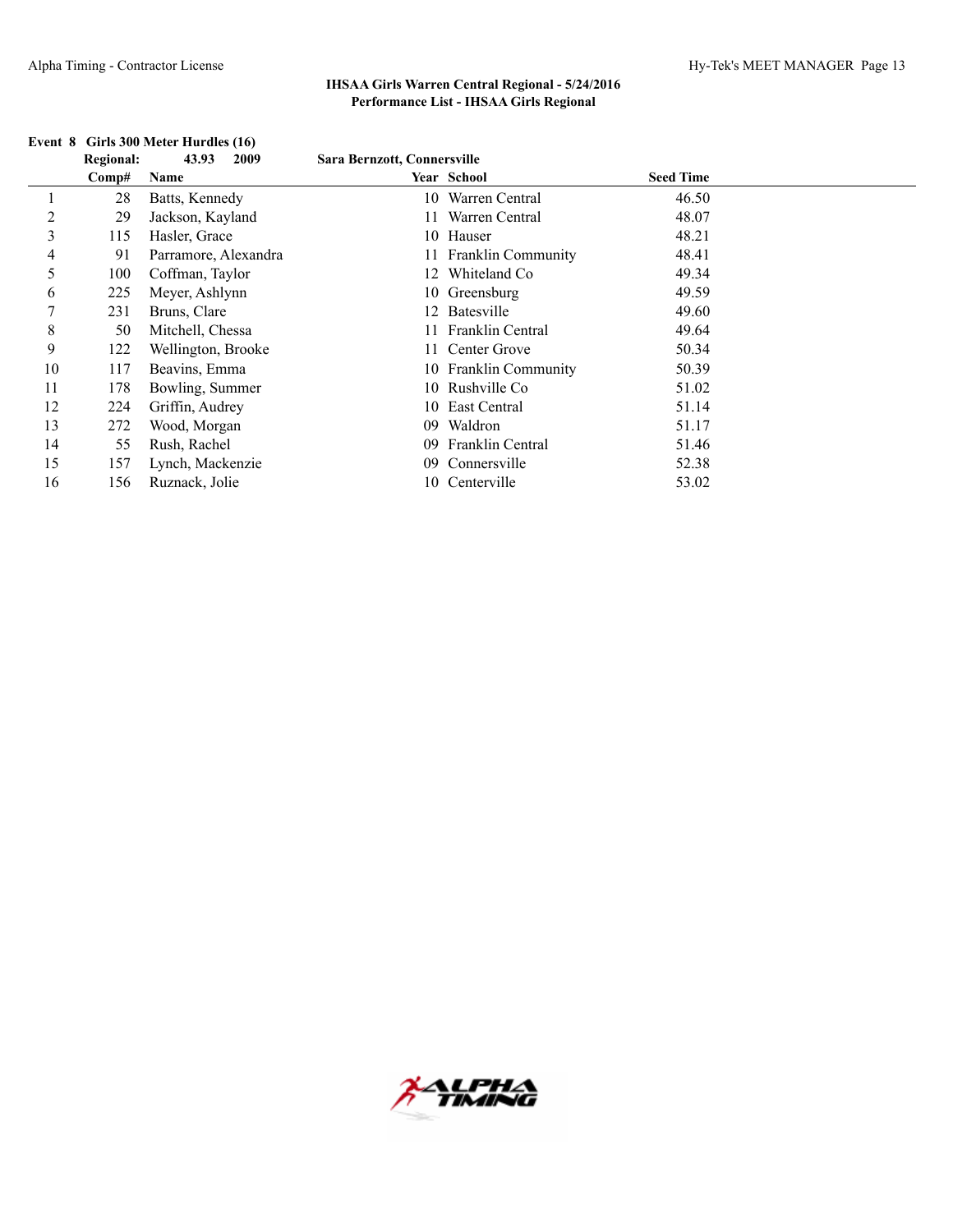|    | <b>Regional:</b> | 2:11.90<br>2008   | <b>Kathy Klump, South Dearborn</b> |                       |                  |  |
|----|------------------|-------------------|------------------------------------|-----------------------|------------------|--|
|    | Comp#            | Name              |                                    | Year School           | <b>Seed Time</b> |  |
|    | 19               | Talhelm, Brooke   |                                    | 12 Franklin Central   | 2:16.09          |  |
| 2  | 9                | Cook, Sydney      |                                    | 10 Greenfield-Central | 2:19.33          |  |
| 3  | 18               | Reedus, Jada      |                                    | 09 Franklin Central   | 2:21.70          |  |
| 4  | 4                | Waites, Keytorria |                                    | Warren Central        | 2:22.65          |  |
| 5  | 80               | Hickey, Taylor    |                                    | 12 Center Grove       | 2:24.74          |  |
| 6  | 217              | Reed, Haleigh     |                                    | 11 Oldenburg Academy  | 2:25.96          |  |
| 7  | 96               | Lax, Sierra       |                                    | 12 Columbus North     | 2:27.35          |  |
| 8  | 8                | Wells, Jamie      |                                    | 10 Warren Central     | 2:27.51          |  |
| 9  | 74               | Tong, Arig        |                                    | 10 Columbus North     | 2:27.90          |  |
| 10 | 209              | Bittner, Abigail  |                                    | 10 East Central       | 2:30.13          |  |
| 11 | 66               | Renfro, Maddy     |                                    | 12 Greenwood Co       | 2:30.30          |  |
| 12 | 84               | Fujii, Nina       | 09                                 | Center Grove          | 2:30.34          |  |
| 13 | 181              | Barker, Jenna     |                                    | 10 Seton Catholic     | 2:32.07          |  |
| 14 | 247              | Jones, Cameron    |                                    | 10 Greensburg         | 2:32.56          |  |
| 15 | 180              | Ramey, Samantha   |                                    | 10 Union County       | 2:33.25          |  |
| 16 | 179              | Owens, Allie      | 09                                 | Cambridge Ci          | 2:33.77          |  |

## **Event 9 Girls 800 Meter Run (16)**

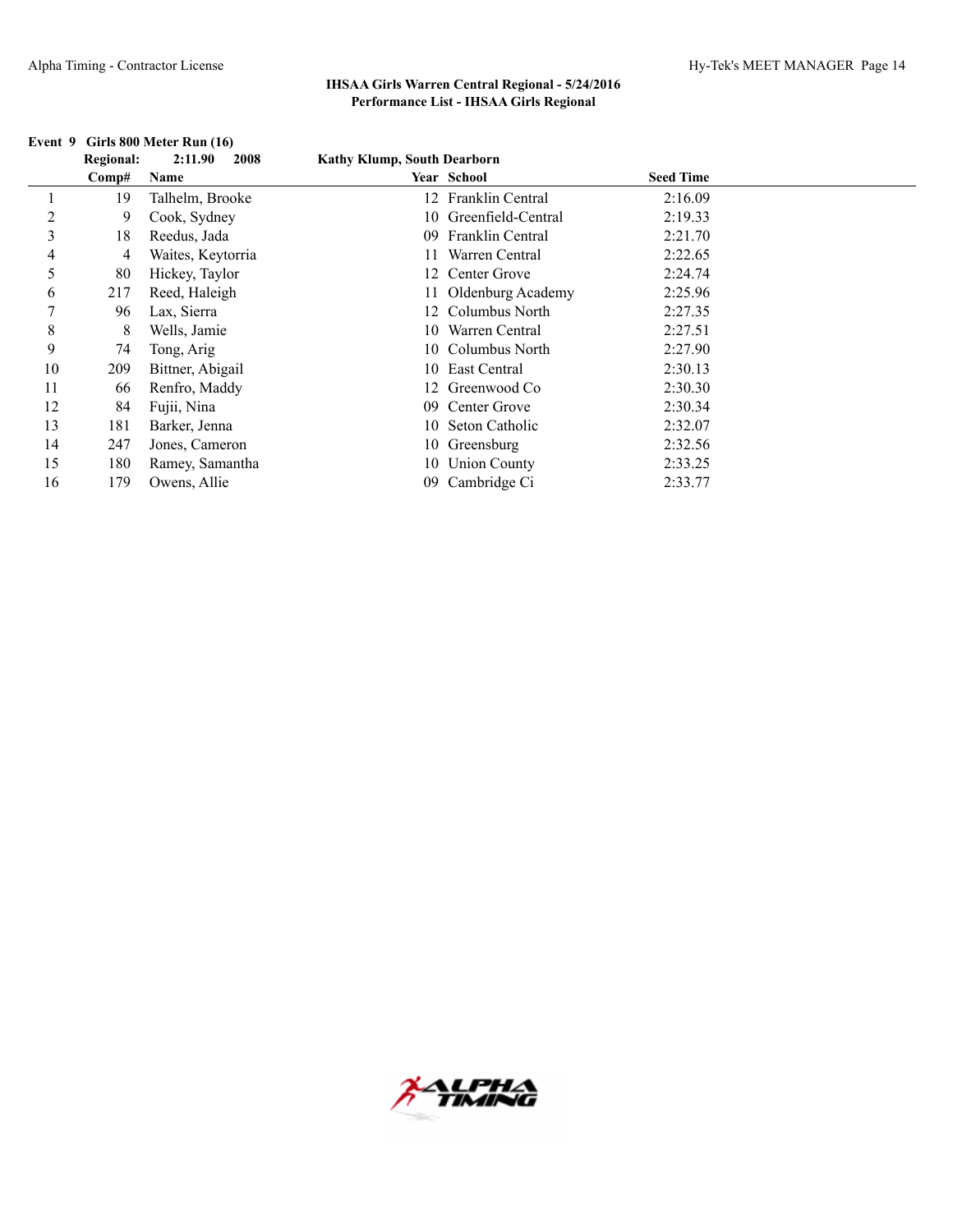|             | <b>Regional:</b> | 10:55.90<br>1989   | Katie Stern, Connersville |                      |                  |  |
|-------------|------------------|--------------------|---------------------------|----------------------|------------------|--|
|             | Comp#            | Name               |                           | Year School          | <b>Seed Time</b> |  |
|             | 78               | Brougher, Rachel   | 11                        | Columbus North       | 11:16.97         |  |
| 2           | 218              | Geers, Erica       |                           | 12 Oldenburg Academy | 11:30.03         |  |
| 3           | 116              | Dalton, Alexandra  |                           | Greenwood Ch         | 11:32.85         |  |
| 4           | 248              | Pake, Shelby       |                           | 12 Greensburg        | 11:37.23         |  |
| 5           | 204              | Gausman, Emma      |                           | 10 Batesville        | 11:37.75         |  |
| 6           | 51               | Lubbe, Danielle    |                           | 11 Shelbyville       | 11:40.25         |  |
| 7           | 73               | Bouthier, Nina     |                           | 12 Columbus North    | 11:42.61         |  |
| $\,$ 8 $\,$ | 267              | Cole, Megan        |                           | 09 South Ripley      | 11:55.15         |  |
| 9           | 83               | Clark, Valerie     |                           | 11 Center Grove      | 11:58.77         |  |
| 10          | 132              | Toschlog, Ashley   |                           | 12 Centerville       | 12:00.91         |  |
| 11          | 79               | Chan, Rachel       |                           | 11 Center Grove      | 12:01.08         |  |
| 12          | 268              | Newhart, Cathy     |                           | 10 Greensburg        | 12:02.06         |  |
| 13          | 24               | Welch, Emily       |                           | 12 Franklin Central  | 12:06.35         |  |
| 14          | 160              | Stamm, Hanna       | 10                        | Seton Catholic       | 12:08.80         |  |
| 15          | 21               | Comastri, Jennifer | 12.                       | Franklin Central     | 12:13.78         |  |
| 16          | 182              | Crowe, Samantha    |                           | <b>Union County</b>  | 12:51.13         |  |

## **Event 10 Girls 3200 Meter Run (16)**